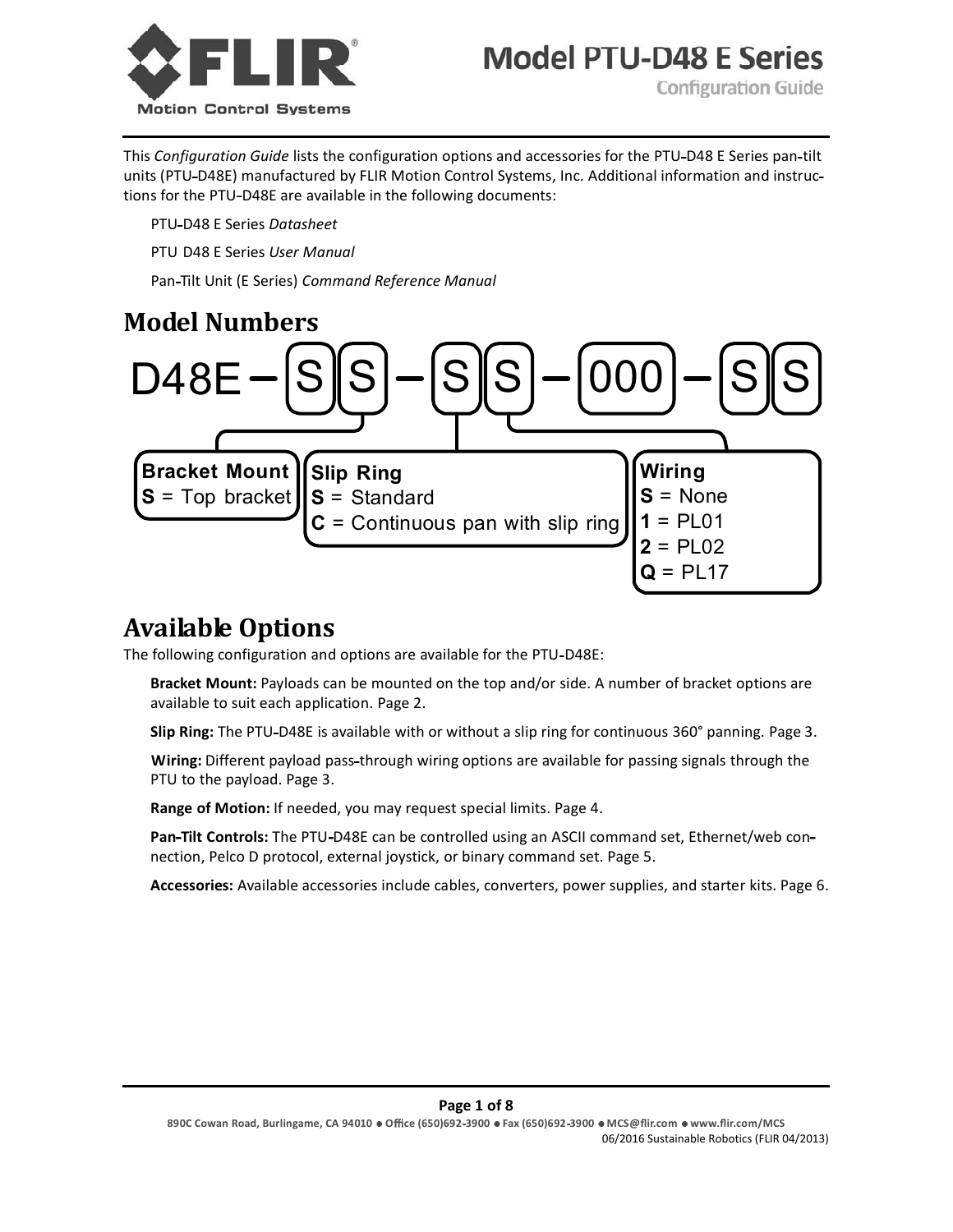# **Bracket Mount**

The PTU-D48E accepts payloads using top or side mounting. Side mounting offers the higher payload rating because it reduces tilt axis torque. The PTU-D48E itself can be mounted in any orientation; however, consideration should be given to gravity and torque effects depending on PTU orientation and payload mounting orientation and balance.

#### **Top Mount**

The PTU-D48E comes standard with a top-mount configuration and included top bracket.

**Part Number:** D48E-SS-\_\_-000-\_\_







#### **Side Mount**

In addition to the PTU-D48E with standard top bracket, you may order one or two optional side mount brackets.

Part Number: D48-BKT-LSTD

#### **To order a PTU D48E with one side mount bracket:** Order the PTU (D48E-\_\_-\_\_-000-\_\_) plus one bracket (D48-BKT-LSTD).

#### **To order a PTU D48E with two side mount brackets:**

Order the PTU (D48E-\_\_-\_\_-000-\_) plus two brackets (D48-BKT-LSTD).



*You may special order a PTU D48E with out a top bracket. Please contact FLIR Motion Control Systems, Inc. for assis tance.*

#### **Page 2 of 8**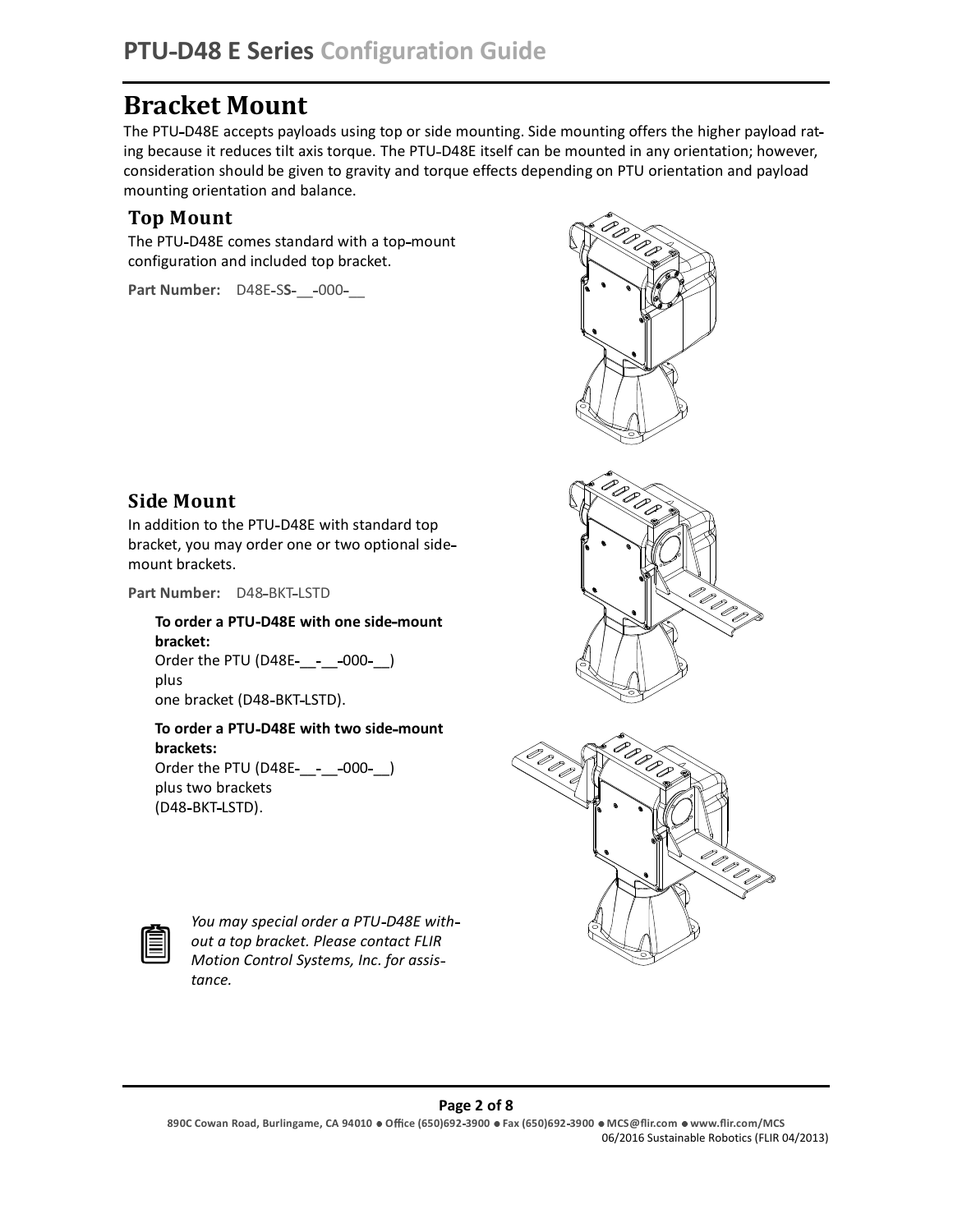# **Slip Ring**

You may order the PTU-D48E with an optional slip ring that allows continuous 360° pan rotation.

**Part Number:** D48E-\_\_-S\_-000-\_\_ (no slip ring) D48E- -C\_-000- (with slip ring)

# **Payload Wiring**

PTU-D48E units equipped with an internal slip ring are available with internal pass through wiring, which provides a 19-pin MIL-C-26402 female receptacle at the top of the PTU near the payload location to connect video, power, and other signals. (The mating connector is provided to facilitate cable construction if needed.) These signals then pass through the PTU, into the connector at the base of the unit, and the cable harness (if purchased). This option allows you to reduce the amount of external cables and eliminate potential damage to external cables.

 The payload receptacle contains lines for Video 1, Video 2, payload power, and gen eral pass-through lines.

 The base receptacle contains lines for Video 1, Video 2, payload power, general pass-through lines, PTU control (RS-232, RS 485), and PTU power.

#### **No Pass Through**

The PTU-D48E comes standard with no payload pass through wiring.

**Part Number:** D48E- - S-000-

#### **PL01 Wiring**

PL01 allows you to route signals to the payload as shown in the table via 10 dedicated conduc tors. A mating connector for cable construction is included.

**Part Number:** D48E- - 1-000-

#### **PL02 Wiring**

PL02 allows you to route signals to the payload as shown in the table via 13 dedicated conduc tors. A mating connector for cable construction is included.

**Part Number:** D48E- - 2-000-



| <b>Pass Through Conductors</b> | PL <sub>01</sub> | PLO <sub>2</sub> | <b>PL17</b> |
|--------------------------------|------------------|------------------|-------------|
| Power                          |                  |                  |             |
| Video                          |                  |                  |             |
| General                        |                  |                  | 10          |
| Total                          | 10               | 13               | 17          |

| <b>Signals at Payload</b> |  |  |
|---------------------------|--|--|
| <b>TTL Outputs</b>        |  |  |
| <b>PTU Host Control</b>   |  |  |
| CHA/CHB Serial            |  |  |
|                           |  |  |

| <b>PTU Host Control</b>                                         |     | 3   |     |  |
|-----------------------------------------------------------------|-----|-----|-----|--|
| <b>CHA/CHB Serial</b>                                           | 8   |     |     |  |
|                                                                 |     |     |     |  |
| <b>Base Connector</b>                                           |     |     |     |  |
| RS-232 Host Control                                             | YES | NΟ  | YES |  |
| RS-485 Host Control                                             | YFS | YFS | YES |  |
| Ethernet/Web                                                    | YFS | YFS | YES |  |
|                                                                 |     |     |     |  |
| Page 3 of 8                                                     |     |     |     |  |
| )692-3900 · Fax (650)692-3900 · MCS@flir.com · www.flir.com/MCS |     |     |     |  |
| 06/2016 Sustainable Robotics (FLIR 04/2013)                     |     |     |     |  |

#### **Page 3 of 8**

**890C Cowan Road, Burlingame, CA 94010 O ce (650)692 3900 Fax (650)692 3900 MCS@ir.com www.ir.com/MCS** 06/2016 Sustainable Robotics (FLIR 04/2013)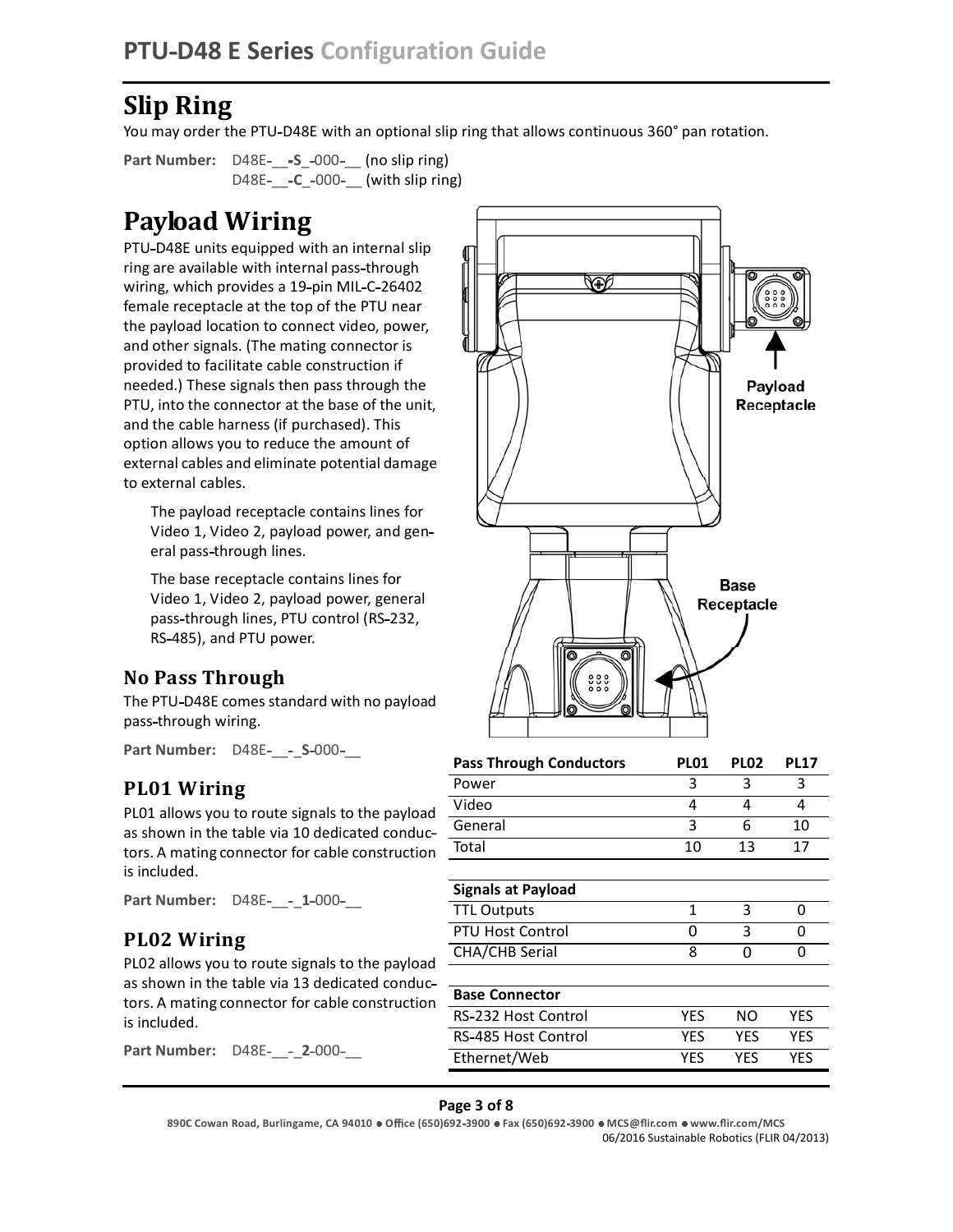## **PL17 Wiring**

PL17 gives you the maximum number of conductors for signals to be routed from the base of the pan tilt to the payload connector. A mating connector for cable construction is included.

**Part Number:** D48E-\_\_-\_ Q-000-\_\_

# **Range of Motion**

The PTU-D48E has the following standard factory pan and tilt axis limits. Factory limits define the range of motion allowed for an axis when limits are enabled, and that axis cannot travel beyond those limits.You may also order a PTU-D48E with an optional slip ring that allows continuous 360° pan-axis movement (see Page 3).





*Note: You may special order a PTU D48E with custom hard stops installed and/or with custom bracket positioning, factory ranges of motion, etc. Please contact FLIR Motion Control Systems, Inc. for assistance.*

#### **Pan Range Options**

#### **Tilt Range Options**

**Part Number:** D48E-\_\_-\_\_-000-\*\_

**Part Number:** D48E-\_\_-\_\_-000-\_\*

The part number on your PTU-D48E may vary as shown here to reflect any special-ordered custom limits, stops, etc.



*Note: A tilt range of +/ 90° is available for PTUs with no top bracket installed. Be sure to note this requirement when placing your order to ensure that factory limits are properly configured. This option is not available for PTUs with the standard top bracket installed.*

#### **Page 4 of 8**

**<sup>890</sup>C Cowan Road, Burlingame, CA 94010 O ce (650)692 3900 Fax (650)692 3900 MCS@ir.com www.ir.com/MCS** 03/2013 06/2016 Sustainable Robotics (FLIR 04/2013)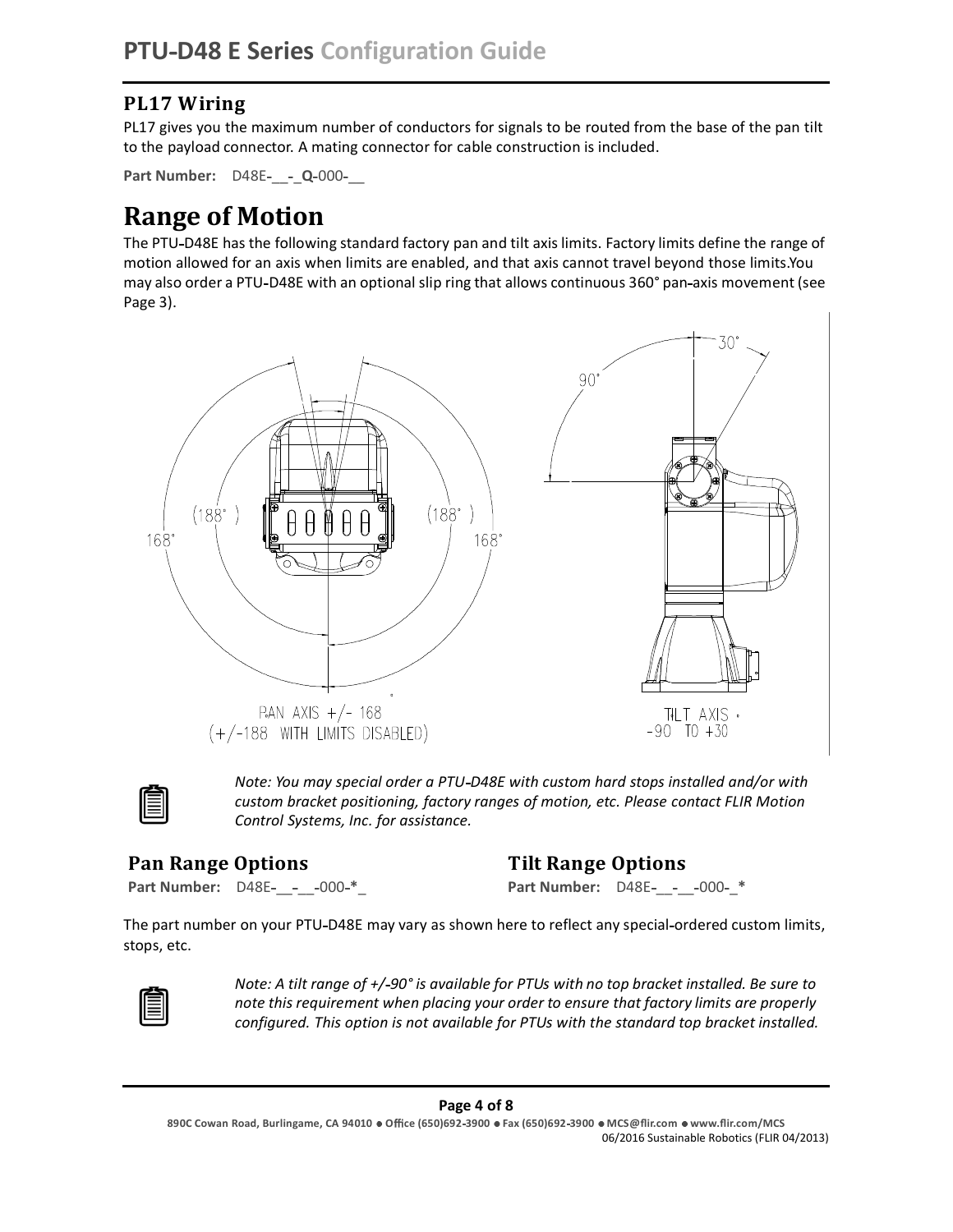# **Pan Tilt Controls**

E Series PTUs support serial, Ethernet/web, binary, and joystick control interfaces that provide a wide range of system control architectures. The following options are available:

### **ASCII Command Set**

Your PTU can be controlled via either the stan dard built-in serial port (RS-232 or RS-485) or standard built-in Ethernet port (TCP/IP) using simple ASCII commands. (See the E Series *Com mand Reference Manual*.) This can be done using a terminal program or a custom applica tion.

### **Ethernet/Web Interface**

Your PTU can be controlled via the standard built in Ethernet port and web interface. The intuitive interface makes configuration and direct control easy using a mouse and direct text entry.

## **Pelco D Protocol**

E Series PTUs with firmware version 3.1.1 and newer support the standard pan/tilt portions of the proprietary Pelco D protocol. Both the web interface and ASCII commands support various Pelco configuration options.

## **Software Development Kit (C SDK)**

Your PTU can also accept binary commands using the optional C Language Software Devel opment Kit (PTU SDK), which is provided as ANSI C Source Code that you can compile into your application on most computing platforms (CPU/OS). The binary command format is rec ommended for high performance applications such as tracking.

Part Number: PTU-SDK



#### **Page 5 of 8**

**890C Cowan Road, Burlingame, CA 94010 O ce (650)692 3900 Fax (650)692 3900 MCS@ir.com www.ir.com/MCS** 03/2013 06/2016 Sustainable Robotics (FLIR 04/2013)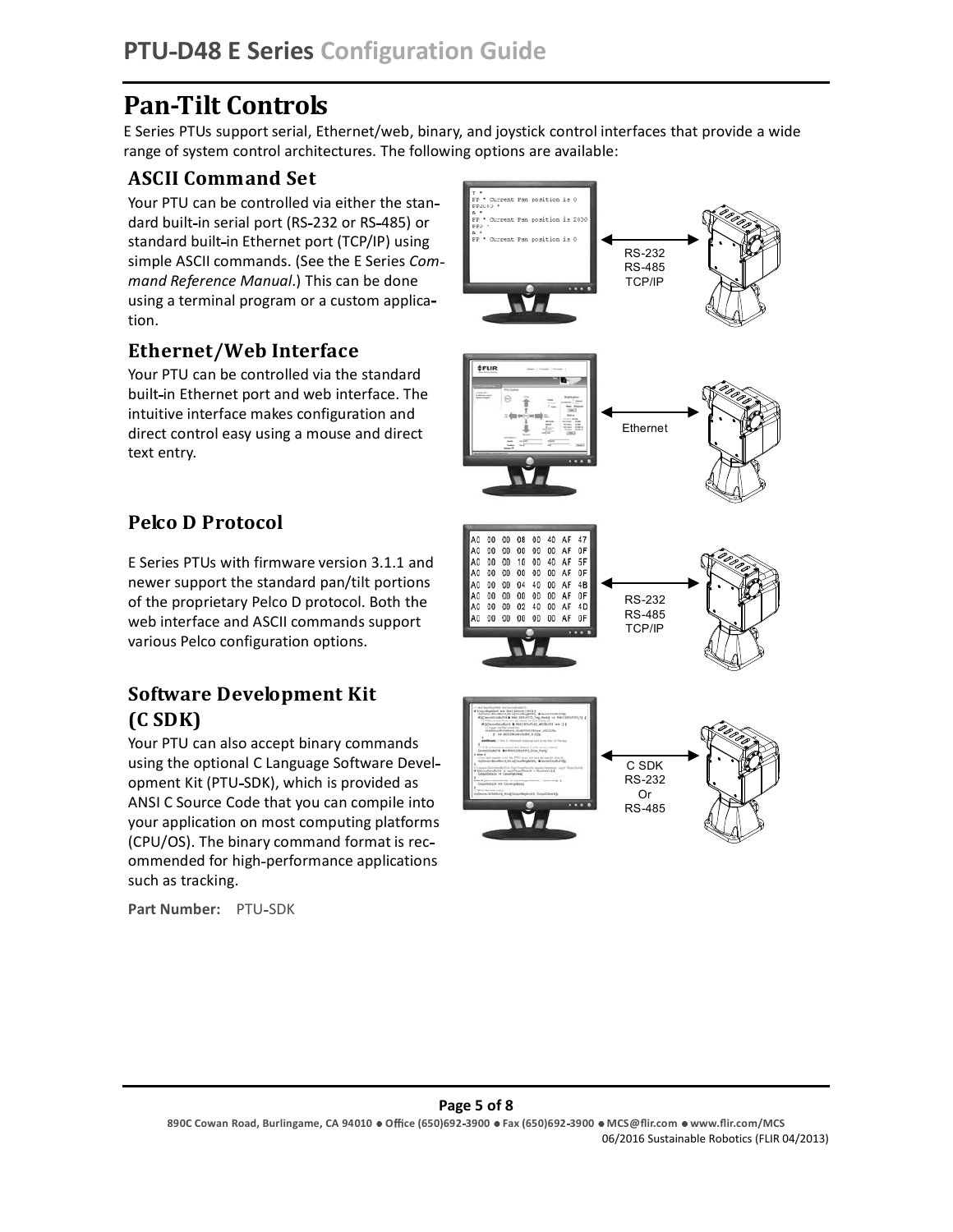## **Gamepad Controller**

A USB gamepad controller is available to con trol a single PTU and up to two VISCA compati ble cameras that are connected to a host computer via a serial connection. The PTU Joy stick Control utility is included with E Series PTUs.



**Part Number: PT-PSC** 



*Note: Cameras should be connected to the host PC using a dedicated serial connection for each camera.*

## **Rugged Joystick**

A rugged joystick (PT DCJ) is available for direct control of the PTU with no computer required. The PT-DCJ provides proportional joystick control and other inputs via a 25 connection cable. (Please see the *PT DCJ Datasheet* for details.)

Part Number: PT-DCJ (joystick) PT-DCJ-E-CABLE (25 DCJ cable) PTU-CAB-25BO (DCJ BO cable)



# **Accessories**

The following accessories may be ordered for your E Series PTU. These accessories simplify system proto typing and fielding.

#### **Breakout Cables**

The breakout cable connects to the 32-pin base connector (MIL-C-26482) on the PTU and terminates to standard connectors for power, serial communication, Ethernet, and payload signals. The terminating connectors are:

Power (DIN), 2x video (composite), RS-232 (DB-9, female), RS-485 (RJ11), Ethernet (RJ45), and payload pass-through conductors. Available in 25 , 50 , and 100 lengths.

Part Number: PTU-CAB-E-25BO (25 ) or PTU-CAB-E-50BO (50) or PTU-CAB-E-100BO (100)



#### **Page 6 of 8**

**890C Cowan Road, Burlingame, CA 94010 O ce (650)692 3900 Fax (650)692 3900 MCS@ir.com www.ir.com/MCS** 03/2013 06/2016 Sustainable Robotics (FLIR 04/2013)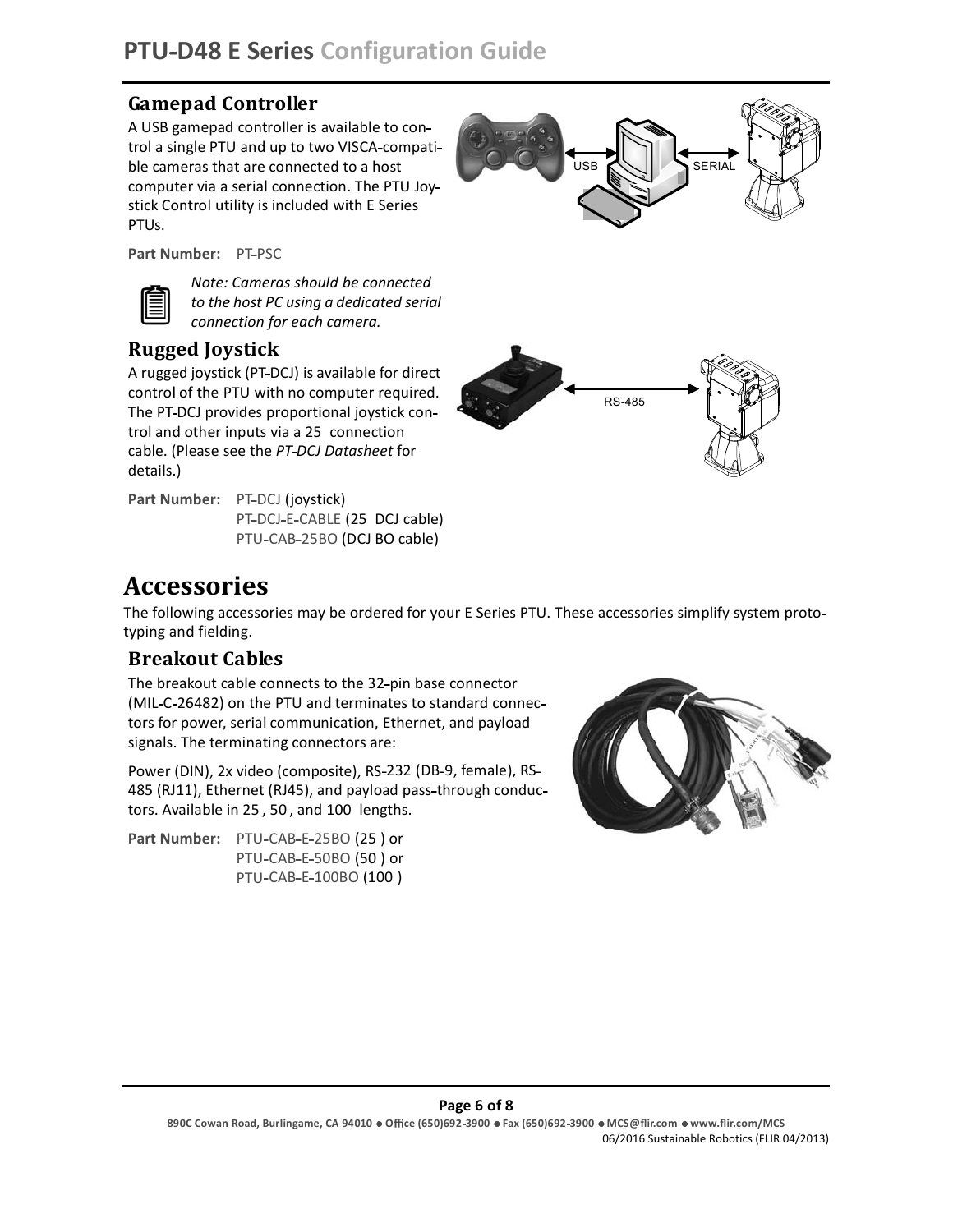#### **Power Supply**

PTU power supply unit. 30VDC output, 110/220VAC input.

Dimensions: 3.44 W x2.01 Hx7.61 L. Part Number: PTU-APS-30V-NA (North America) or PTU-APS-30V-EC (Europe)



*Note: Input voltages under 30V can reduce the maxi mum speed of the unit by an amount that is propor tional to the voltage difference.*



#### **Starter Kit**

The PTU starter kit includes one power supply (PTU-AC-APS-30V), one 25 breakout cable (PTU-AC-CAB-25BO), and one USB to RS-485 adapter cable (PTU-CONV-USB-RS485).

Part Number: PTU-KIT-E-STR-NA (North America) or PTU-KIT-E-STR-EC (Europe)



*Note: Input voltages under 30V can reduce the maximum speed of the unit by an amount that is proportional to the voltage difference.*

#### **Mating Connector**

Mating connector for the 32 pin base (MIL-C-26482) and 19 pin payload (MIL-C-26402) PTU connectors. Use this to make custom PTU and/or payload cables.



Part Number: PTU-CAB1-19PMILC (19-pin payload) or PTU-CAB3-32PMILC (32-pin base)



*Note: Each E Series PTU with a wiring option (PL01, PL02, or PL17) includes one (1) 19 pin mating connec tor (PTU CAB1 19PMILC).*

#### **RS 485 to RS 232 Converter**

Bi-directional module that converts signals from RS-232 to RS-485. Includes power supply, coupler, and cable.

Part Number: PTU-CONV-RS485C





#### **Page 7 of 8**

**890C Cowan Road, Burlingame, CA 94010 O ce (650)692 3900 Fax (650)692 3900 MCS@ir.com www.ir.com/MCS** 03/2013 06/2016 Sustainable Robotics (FLIR 04/2013)